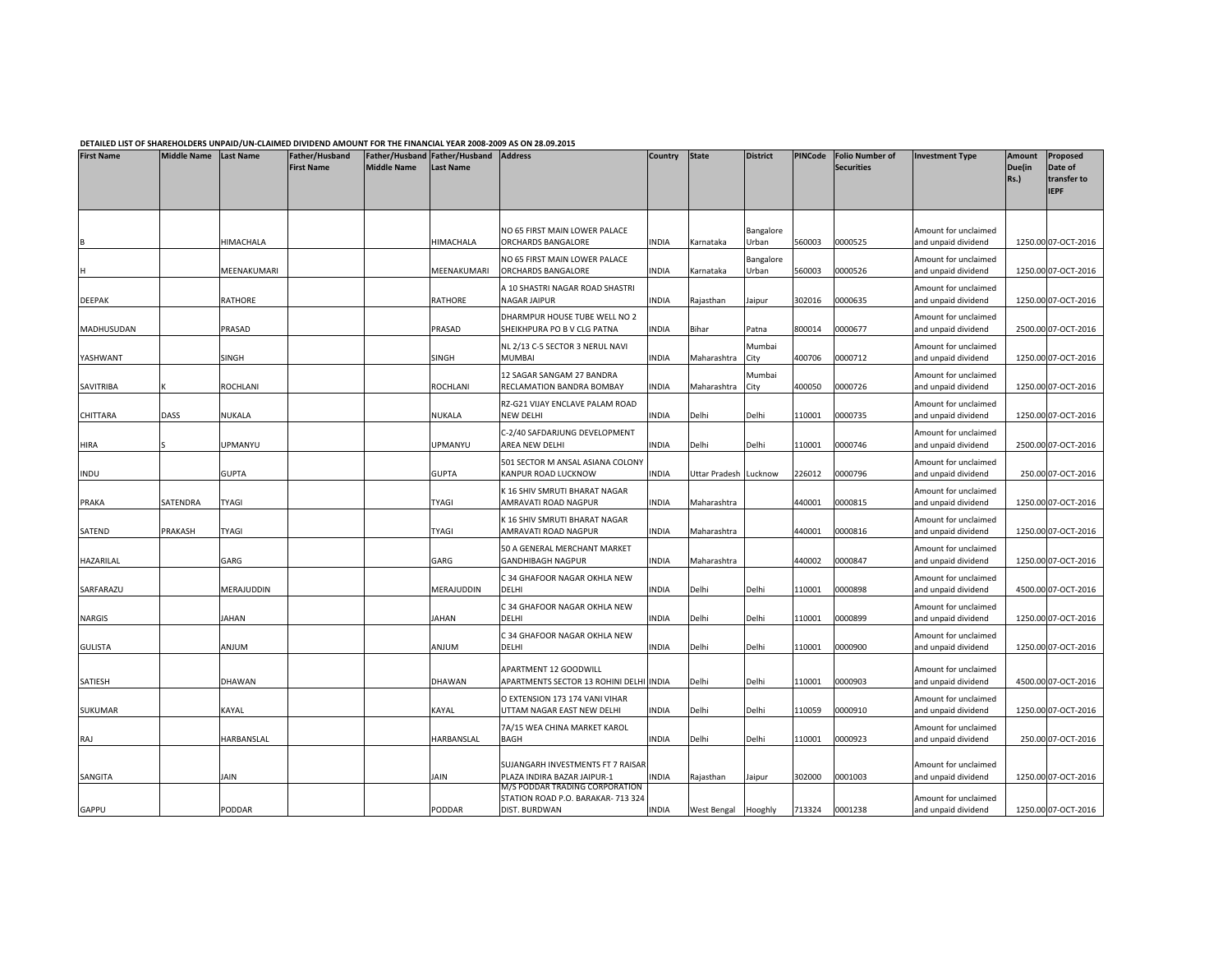| PRASAD         |              | SHIVARAO     |                          |               | SHIVARAO        | 3-C-52 ADITI TAXIMENS COLONY 306<br>LBS MARG KURLA W MUMBAI                                   | INDIA        | Maharashtra           | Mumbai<br>City | 400070 | 0001325          | Amount for unclaimed<br>and unpaid dividend                  | 1500.00 07-OCT-2016 |
|----------------|--------------|--------------|--------------------------|---------------|-----------------|-----------------------------------------------------------------------------------------------|--------------|-----------------------|----------------|--------|------------------|--------------------------------------------------------------|---------------------|
|                |              | SARDANA      |                          |               | SARDANA         | 15 GAGAN VIHAR DELHI                                                                          | <b>INDIA</b> | Delhi                 | Delhi          | 10051  | 0003026          | Amount for unclaimed<br>and unpaid dividend                  | 2.50 07-OCT-2016    |
|                |              | ROHTASH      | SH                       | BALU          | RAM             | VILL PO DHAUJ DISTT FARIDABAD<br><b>HARYANA</b>                                               | <b>NDIA</b>  | Haryana               | Faridabad      | 121000 | 0003085          | Amount for unclaimed<br>and unpaid dividend                  | 1250.00 07-OCT-2016 |
| <b>SUPREET</b> | <b>SINGH</b> | LAMBA        | <b>SHH</b>               |               | LAMBA           | POLY MEDICURE LTD PLOT NO 105 SEC<br>59 HSIDC IND AREA BALLABGARH<br><b>FARIDABAD HARYANA</b> | <b>INDIA</b> |                       |                | 121000 | 0003115          | Amount for unclaimed                                         | 1250.00 07-OCT-2016 |
|                |              |              |                          |               |                 |                                                                                               |              | Haryana               | Faridabad      |        |                  | and unpaid dividend<br>Amount for unclaimed                  |                     |
| PANKAJ         |              | KALRA        | SHO                      |               | <b>KALRA</b>    | <b>B 21 DEVI NAGAR JAIPUR</b>                                                                 | <b>INDIA</b> | Rajasthan             | Jaipur         | 302000 | 0003126          | and unpaid dividend                                          | 1250.00 07-OCT-2016 |
| RAJESHWAR      | PRASAD       | BHARGAVA     |                          |               | <b>BHARGAVA</b> | 2226 MASJID KHAZOOR DHARMPURA<br>DELHI                                                        | <b>INDIA</b> | Delhi                 | Delhi          | 10006  | 0003187          | Amount for unclaimed<br>and unpaid dividend                  | 2.50 07-OCT-2016    |
|                |              |              |                          |               |                 | 2226 MASJID KHAZOOR DHARMPURA                                                                 |              |                       |                |        |                  | Amount for unclaimed                                         |                     |
| <b>MANJU</b>   |              | BHARGAVA     |                          |               | <b>BHARGAVA</b> | DELHI                                                                                         | <b>INDIA</b> | Delhi                 | Delhi          | 10006  | 0003188          | and unpaid dividend                                          | 2.50 07-OCT-2016    |
| SANTOSH        | <b>KUMAR</b> | <b>AIN</b>   | SHMOTIRAM<br><b>JAIN</b> | LAND          | LORD            | A 1/108 SAFDARJUNG ENCLAVE NEW<br><b>DELHI</b>                                                | <b>INDIA</b> | Delhi                 | Delhi          | 10029  | 0003217          | Amount for unclaimed<br>and unpaid dividend                  | 5.00 07-OCT-2016    |
|                |              |              |                          |               |                 | H.NO-144 NAWABAD B.P.O SUNJAWAN                                                               |              | Jammu and             |                |        |                  | Amount for unclaimed                                         |                     |
| ROHIT          |              | PANDITA      | <b>JAWAHAR</b>           | LAL           | <b>PANDITA</b>  | S/COLONY JAMMU                                                                                | INDIA        | Kashmir               | Jammu          | 180011 | 1201060000432227 | and unpaid dividend                                          | 2.50 07-OCT-2016    |
|                |              |              |                          |               |                 | D-67, VIJAYA NAGAR, CHETEKPURI,                                                               |              | Madhya                |                |        |                  | Amount for unclaimed                                         |                     |
| SATISH         |              | SOMANI       | LATESHRI                 | RADHESHYAM    | SOMANI          | <b>GWALIOR</b>                                                                                | <b>INDIA</b> | Pradesh               | Gwalior        | 474009 | 1201130000042505 | and unpaid dividend                                          | 125.00 07-OCT-2016  |
| PREM           | PRAKASH      | BHATIA       |                          |               | <b>BHATIA</b>   | MIG- 373 AVAS VIKAS HARIDWAR                                                                  | <b>INDIA</b> | Uttarakhand           | Tehri          | 249407 | 1201130000205534 | Amount for unclaimed<br>and unpaid dividend                  | 250.00 07-OCT-2016  |
|                |              |              |                          |               |                 | BLOCK NO 703/ III SARVODAY GARDEN                                                             |              |                       | Mumbai         |        |                  | Amount for unclaimed                                         |                     |
| YASHAWANT      | KASHINATH    | WEKHANDE     |                          |               | KASHINATH       | NR RLY. STATION KALYAN W                                                                      | <b>INDIA</b> | Maharashtra           | Suburban       | 421301 |                  | 1201320000026996 and unpaid dividend                         | 100.00 07-OCT-2016  |
|                |              |              |                          |               |                 | 4/10 VISHAL KHAND GOMTI NAGAR 7,                                                              |              |                       |                |        |                  | Amount for unclaimed                                         |                     |
| ATUL           |              | MOHAN        | SOLATER                  | M             | LALL            | <b>BALMIKI MARG LUCKNOW</b><br>14/2 CANAL COLONY CANTT ROAD                                   | INDIA        | Uttar Pradesh Lucknow |                | 226010 | 1201320000234025 | and unpaid dividend                                          | 1775.00 07-OCT-2016 |
|                |              |              |                          |               |                 | UDAIGANJ LUCKNOW KANPUR ROAD                                                                  |              |                       |                |        |                  | Amount for unclaimed                                         |                     |
| PRANAY         |              | AGARWAL      |                          |               | AGARWAL         | LUCKNOW                                                                                       | <b>INDIA</b> | Uttar Pradesh Lucknow |                | 226001 |                  | 1201320000426377 and unpaid dividend                         | 250.00 07-OCT-2016  |
| ATULKUMAR      | DHAYABHAI    | PATEL        |                          |               | DHAYABHAI       | BAZAR ROAD CHHOTA UDEPUR DIST<br><b>BARODA BARODA</b>                                         | INDIA        | Gujarat               | Vadodara       | 391165 | 1201320000494655 | Amount for unclaimed<br>and unpaid dividend                  | 125.00 07-OCT-2016  |
|                |              |              |                          |               |                 |                                                                                               |              |                       | Sundargarh     |        |                  |                                                              |                     |
| SHWETA         | KISHAN       | AGARWAL      | SAJAN                    | <b>KUMAR</b>  | DALMIA          | C/O N K AGARWAL RAJGANGPUR                                                                    | INDIA        | Orissa                | (Sundergarh    | 770017 |                  | Amount for unclaimed<br>1201860000134724 and unpaid dividend | 2.50 07-OCT-2016    |
|                |              |              |                          |               |                 | ADARSH NAGAR KALADHUNGI ROAD                                                                  |              |                       |                |        |                  | Amount for unclaimed                                         |                     |
| HARISH         | SINGH        | MAHRA        |                          |               | <b>MAHRA</b>    | TALLI BAMORI HALDWANI                                                                         | INDIA        | Uttarakhand           | Nainital       | 263139 |                  | 1201910100903348 and unpaid dividend                         | 125.00 07-OCT-2016  |
|                |              |              |                          |               |                 | 34, FIRST FLOOR, 2ND CROSS PURA                                                               |              |                       | Bangalore      |        |                  | Amount for unclaimed                                         |                     |
| <b>DIPAK</b>   | VINOD        | RUNWAL       |                          |               | VINOD           | POST, CHENNASADRA, BANGALORE                                                                  | <b>INDIA</b> | Karnataka             | Urban          | 560068 | 1202000000097318 | and unpaid dividend                                          | 12.50 07-OCT-2016   |
| <b>MANOJ</b>   | <b>KUMAR</b> | KEDIA        |                          |               | <b>KEDIA</b>    | AM/44 GROUND FLOOR BASANTI<br>COLONY ROURKELA                                                 | <b>INDIA</b> | Orissa                |                | 769012 |                  | Amount for unclaimed<br>1202000000128835 and unpaid dividend | 500.00 07-OCT-2016  |
|                |              |              |                          |               |                 |                                                                                               |              |                       |                |        |                  | Amount for unclaimed                                         |                     |
| PREM           | CHAND        | CHACHRA      | Sh                       | <b>POKHAR</b> | DASS            | G-3/1, MALVIYA NAGAR NEW DELHI                                                                | <b>INDIA</b> | Delhi                 | Delhi          | 10017  | 1202060000010589 | and unpaid dividend                                          | 2.50 07-OCT-2016    |
|                |              |              |                          |               |                 | A269/2 RAJENDRA NAGAR BAREILLY                                                                |              |                       |                |        |                  | Amount for unclaimed                                         |                     |
| PUNEET         |              | SARPAL       |                          |               | SARPAL          | <b>BAREILLY</b>                                                                               | INDIA        | Uttarakhand           | Bareily        | 243001 | 1202760100003191 | and unpaid dividend                                          | 250.00 07-OCT-2016  |
| <b>SUBHASH</b> |              | <b>GUPTA</b> | КC                       |               | <b>GUPTA</b>    | 4/148 LALITA PARK LAXMI NAGAR<br>DELHI                                                        | INDIA        | Delhi                 | Delhi          | 10092  |                  | Amount for unclaimed<br>1203800000001123 and unpaid dividend | 20.00 07-OCT-2016   |
|                |              |              |                          |               |                 | 4/148 LALITA PARK LAXMI NAGAR                                                                 |              |                       |                |        |                  | Amount for unclaimed                                         |                     |
| ABHA           |              | <b>GUPTA</b> | <b>SUBHASH</b>           |               | <b>GUPTA</b>    | DELHI                                                                                         | INDIA        | Delhi                 | Delhi          | 110092 |                  | 1203800000001138 and unpaid dividend                         | 2.50 07-OCT-2016    |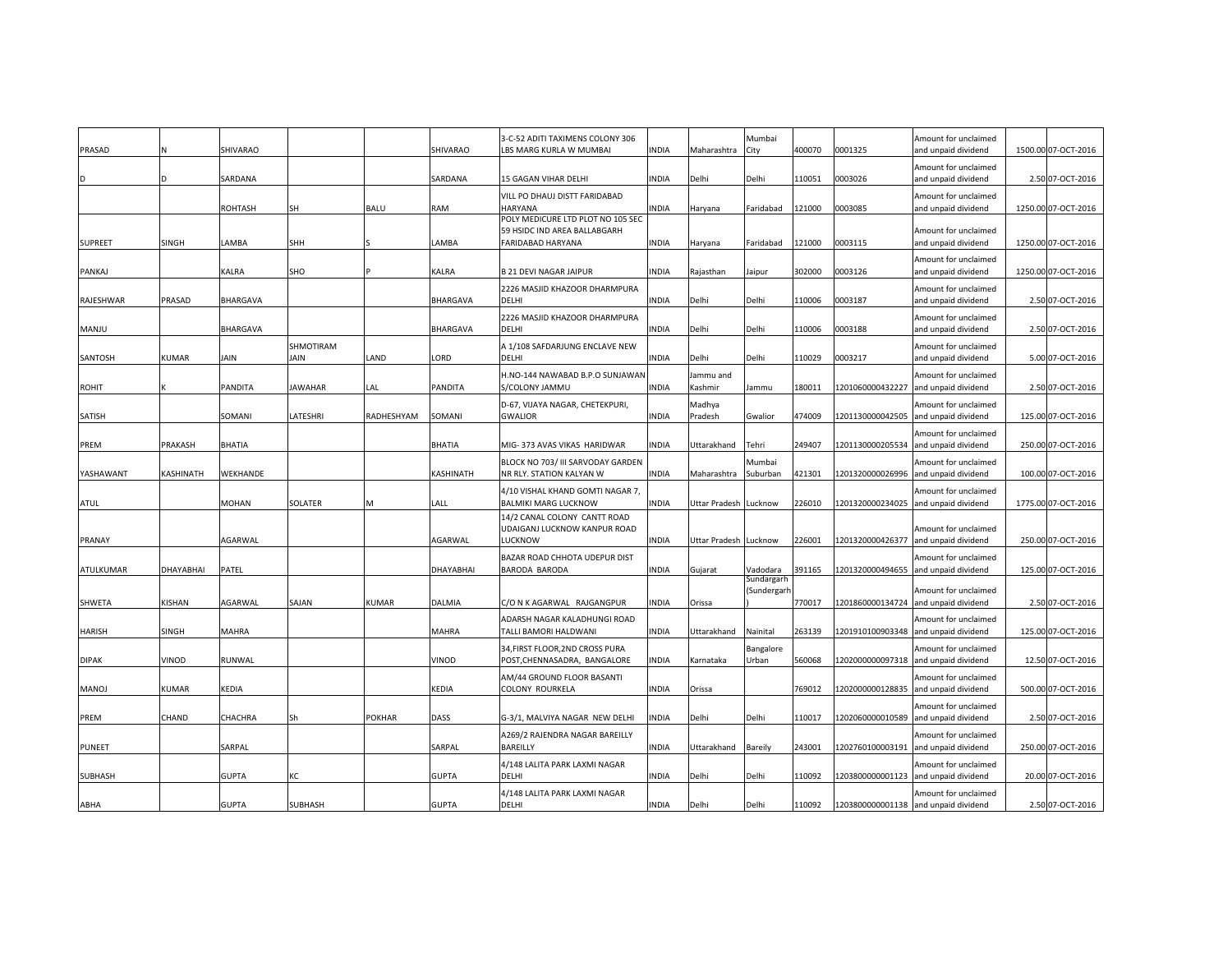| DHARAMPALSINGHP<br><b>ALDHARAM</b> | PAL               | SINGH          |                   |              | <b>JOGINDSINGH</b> | 14 B/31 DEV NAGAR KAROL BAGH NEW<br><b>DELHI</b>                           | <b>INDIA</b> | Delhi                 | Delhi              | 10005  |                 | Amount for unclaimed<br>1302800000000143 and unpaid dividend | 5.00 07-OCT-2016    |
|------------------------------------|-------------------|----------------|-------------------|--------------|--------------------|----------------------------------------------------------------------------|--------------|-----------------------|--------------------|--------|-----------------|--------------------------------------------------------------|---------------------|
| <b>JAIKUMAR</b>                    | SHARMA            | SHARMA         | <b>SH</b>         | CHITYRAKOOT  | SHARMA             | 339 A POCKET E LIG FLAT GTB ENCLAVE<br><b>DELHI</b>                        | INDIA        | Delhi                 | Delhi              | 110093 |                 | Amount for unclaimed<br>1302800000000411 and unpaid dividend | 2.50 07-OCT-2016    |
| <b>KANSONS</b>                     | <b>OVERSEAS</b>   | LIMITED        |                   |              | LIMITED            | D 44 /9 EAST OF KAILASH NEW DELHI                                          | INDIA        | Delhi                 | Delhi              | 110065 | N30011810412028 | Amount for unclaimed<br>and unpaid dividend                  | 580.00 07-OCT-2016  |
|                                    |                   |                |                   |              | <b>RAVEENDRAN</b>  | <b>SURYA PRABHA HOSPITAL ROAD NEAR</b><br>R L V SCHOOL TRIPUNITHURA KERALA |              |                       |                    | 682301 |                 | Amount for unclaimed                                         |                     |
| VALSALA                            |                   |                |                   |              |                    | VALLAYIL HOUSE KUREKKAD P O                                                | INDIA        | Kerala                | Kottayam           |        |                 | N30023910736089 and unpaid dividend                          | 2.50 07-OCT-2016    |
|                                    |                   |                |                   |              |                    | THIRUVANKULAM ERNAKULAM,                                                   |              |                       |                    |        |                 | Amount for unclaimed                                         |                     |
| CHANDRALATHA                       |                   | <b>NAIR</b>    | RAMACHANDRAN      |              |                    | <b>KERALA</b><br>A 203 OM CHAMUNDA SOCY                                    | INDIA        | Kerala                | Kottayam           | 682305 | N30023911070615 | and unpaid dividend                                          | 2.50 07-OCT-2016    |
|                                    |                   |                |                   |              |                    | DATTAMANDIR RD SANTACRUZ EAST                                              |              |                       | Mumbai             |        |                 | Amount for unclaimed                                         |                     |
| <b>SUBHASH</b>                     | <b>DATTATRAY</b>  | SARPOTDAR      | <b>DATTATRAY</b>  | SHANKAR      | SARPOTDAR          | <b>MUMBAI</b>                                                              | INDIA        | Maharashtra           | City               | 400055 |                 | N30047643323562 and unpaid dividend                          | 125.00 07-OCT-2016  |
|                                    |                   |                |                   |              |                    | 403/B SHIVALIK APPARTMENT OPP<br>MANBEEJ APARTMENT BHUVANGDEV              |              |                       |                    |        |                 | Amount for unclaimed                                         |                     |
| <b>MIKIL</b>                       | <b>JASMINBHAI</b> | <b>DOSHI</b>   | <b>JASMINBHAI</b> | RATILAL      | <b>DOSHI</b>       | AHMEDABAD                                                                  | INDIA        | Gujarat               | Ahmedabad 380061   |        | N30047643344137 | and unpaid dividend                                          | 62.50 07-OCT-2016   |
|                                    |                   |                |                   |              |                    | 43 A CANTONMENT ROAD, OPP                                                  |              |                       |                    |        |                 |                                                              |                     |
| <b>BNKINVESTMENT</b>               | <b>SERVICES</b>   | PVT LIMITED    |                   |              | LIMITED            | HUSSAINGANJ POWER HOUSE<br><b>LUCKNOW</b>                                  | INDIA        | Uttar Pradesh         | Lucknow            | 226001 | N30055610000391 | Amount for unclaimed<br>and unpaid dividend                  | 250.00 07-OCT-2016  |
|                                    |                   |                |                   |              |                    | PENTA GALAXY CHS FLAT NO D/702                                             |              |                       | Mumbai             |        |                 | Amount for unclaimed                                         |                     |
| RAMACHAND                          |                   | SHAHANNEY      |                   |              | HASSARAM           | 7TH FLOOR ANTOP HILL MUMBAI                                                | INDIA        | Maharashtra           | City               | 400037 | N30075710679153 | and unpaid dividend                                          | 250.00 07-OCT-2016  |
|                                    |                   |                |                   |              |                    | OPP MANTRI MOTORS SABOO SADAN                                              |              |                       |                    |        |                 |                                                              |                     |
| RATNA                              | VINOD             | SABOO          | VINOD             |              | SABOO              | BADNERA ROAD DEVRANKAR NAGAR<br>AMRAVATI                                   | INDIA        | Maharashtra           |                    | 444601 |                 | Amount for unclaimed<br>N30088814475179 and unpaid dividend  | 500.00 07-OCT-2016  |
|                                    |                   |                |                   |              |                    | POCKET C 11 HOUSE NO 95 SECTOR-3                                           |              |                       |                    |        |                 | Amount for unclaimed                                         |                     |
| <b>VIVEK</b>                       |                   | KUMAR          | ANIL              |              | <b>KUMAR</b>       | ROHINI DELHI DELHI                                                         | <b>INDIA</b> | Delhi                 | Delhi              | 10085  | N30088814883585 | and unpaid dividend                                          | 2.50 07-OCT-2016    |
|                                    |                   |                |                   |              |                    | F 93 KARTARAPURA INDUSTRIAL AREA                                           |              |                       |                    |        |                 | Amount for unclaimed                                         |                     |
| PRAVEEN                            |                   | PUGANLIYA      | PARASMAL          |              | PUGANLIYA          | <b>BAISGODOWN JAIPUR</b>                                                   | <b>INDIA</b> | Rajasthan             | Jaipur             | 302006 | N30105510342224 | and unpaid dividend                                          | 500.00 07-OCT-2016  |
|                                    |                   |                |                   |              |                    |                                                                            |              |                       |                    |        |                 | Amount for unclaimed                                         |                     |
| PARMESHWARI                        | DASS              | VAISH          | PARSADI           |              | LAL                | 542 SIKLAPUR BAREILLY                                                      | <b>INDIA</b> | Uttarakhand           | Bareily            | 243005 | N30118620020775 | and unpaid dividend                                          | 187.50 07-OCT-2016  |
| <b>MRADU</b>                       |                   | <b>GUPTA</b>   | <b>VIVEK</b>      |              | <b>GUPTA</b>       | TYPE 111/05 CUSTOMS EXCISE COLONY<br><b>GUJAINI KANPUR</b>                 | INDIA        | <b>Uttar Pradesh</b>  | Kanpur<br>Nagar    | 208022 | N30133019378678 | Amount for unclaimed<br>and unpaid dividend                  | 125.00 07-OCT-2016  |
|                                    |                   |                |                   |              |                    | F 1/3 15 OM SAGAR DARSHAN CHS                                              |              |                       | Mumbai             |        |                 | Amount for unclaimed                                         |                     |
| ASHOK                              | PANDURANG         | <b>GOLEKAR</b> |                   |              | PANDURANG          | SECTOR 48 NERUL NAVI MUMBAI                                                | <b>NDIA</b>  | Maharashtra           | City               | 400706 |                 | N30154917183346 and unpaid dividend                          | 125.00 07-OCT-2016  |
|                                    |                   |                |                   |              |                    | 22, SRI RAM ROAD AMINABAD                                                  |              |                       |                    |        |                 | Amount for unclaimed                                         |                     |
|                                    |                   | AGARWAL        | M                 |              | AGARWAL            | <b>LUCKNOW</b>                                                             | INDIA        | Uttar Pradesh Lucknow |                    | 226018 |                 | N30155721719560 and unpaid dividend                          | 250.00 07-OCT-2016  |
|                                    |                   |                |                   |              |                    | SOHANDEEP APARTMENT FLAT NO. 505                                           |              |                       |                    |        |                 | Amount for unclaimed                                         |                     |
| LATA                               |                   | SANCHETI       | RAJENDRA          | <b>KUMAR</b> | SANCHETI           | 11/1, WATKINS LANE HOWRAH                                                  | INDIA        | West Bengal           | Howrah             | 711101 | N30174010236178 | and unpaid dividend                                          | 250.00 07-OCT-2016  |
|                                    |                   |                |                   |              |                    |                                                                            |              |                       |                    |        |                 | Amount for unclaimed                                         |                     |
| <b>DALBIR</b>                      | <b>SINGH</b>      | WADHERA        | SHSATNAM          | SINGH        | WADHERA            | 4 / 16- B, JANGPURA - B, NEW DELHI                                         | <b>INDIA</b> | Delhi                 | Delhi              | 10014  | N30176610005734 | and unpaid dividend                                          | 1627.50 07-OCT-2016 |
| <b>PRECIOUS</b>                    | <b>SECURITIES</b> | PVT LTD        |                   |              | LTD                | 338 1ST FLOOR PRABHAT COMPLEX K G<br>ROAD BANGALORE                        | <b>INDIA</b> | Karnataka             | Bangalore<br>Urban | 560009 |                 | Amount for unclaimed<br>N30214810016758 and unpaid dividend  | 2.50 07-OCT-2016    |
|                                    |                   |                |                   |              |                    | 883, 19TH MAIN ROAD BSK 2ND                                                |              |                       |                    |        |                 | Amount for unclaimed                                         |                     |
| VIDYASHANKAR                       |                   |                |                   |              | <b>KRISHNA</b>     | STAGE, BANGALORE                                                           | <b>INDIA</b> | Karnataka             | Bangalore<br>Urban | 560070 | N30214810399602 | and unpaid dividend                                          | 250.00 07-OCT-2016  |
|                                    |                   |                |                   |              |                    | FLAT NO 208, VINAY COMPLEX OLD                                             |              |                       |                    |        |                 | Amount for unclaimed                                         |                     |
|                                    |                   | NISHI          |                   |              | NISHI              | NATIONAL HIGHWAY - 8 BHARUCH                                               | <b>NDIA</b>  | Gujarat               | Bharuch            | 392001 | N30226910179943 | and unpaid dividend                                          | 222.50 07-OCT-2016  |
|                                    |                   |                |                   |              |                    | W C 64 IARI COLONY, NEAR PHARMA                                            |              |                       |                    |        |                 | Amount for unclaimed                                         |                     |
| VIJAY                              | <b>KUMAR</b>      | SHARMA         | <b>NARAYAN</b>    |              | SHARMA             | HOSTEL, PUSA INSTITUTE, NEW DELHI                                          | <b>INDIA</b> | Delhi                 | Delhi              | 110012 |                 | IN30226910360287 and unpaid dividend                         | 25.00 07-OCT-2016   |